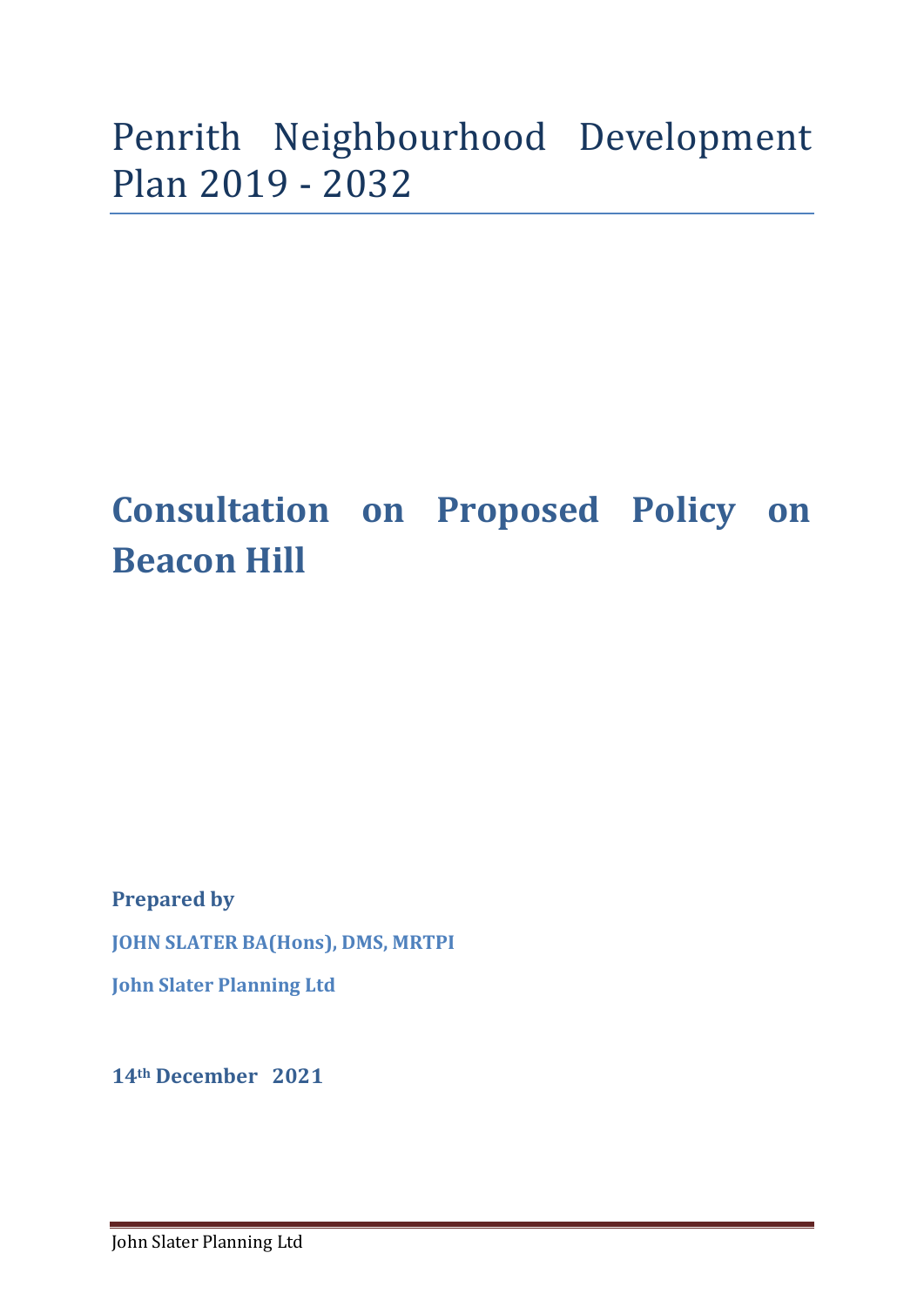- 1. As you will be aware, I am carrying out the examination of the Penrith Neighbourhood Plan.
- 2. Following the hearing which took place on  $9<sup>th</sup>$  February 2021, I had hoped that it would have been possible to arrive at a mutually acceptable policy for Beacon Hill, that met the aspirations of both the Town Council and the landowners. That has proved impossible to achieve and I have been presented with two alternative policy suggestions. I invited comments from the two parties on the alternative drafts and representations from the Friends of Penrith Beacon and also the Keep Penrith Special Group.
- 3. I have carefully considered all the comments made, which have been placed on the respective websites, and I have been, over the last few weeks, been drafting my report and formulating my recommendations.
- 4. In respect of Beacon Hill, I have decided that there should be a bespoke policy for the woodland area which is clearly valued by the local community. I am conscious that by recommending the introduction of this new policy, which is not a modification of a proposed policy, it has not been the subject of public consultation, either at Regulation 14 or Regulation 16 stage and I am reluctant to make such a recommendation without putting the draft wording into the public domain and inviting representations on it.
- 5. I am therefore taking the somewhat unusual step of requesting that the District Council, on my behalf, conducts a bespoke consultation on the wording of that policy. I am also publishing an extract from my draft report, which explains my rationale for proposing the proposed policy, in the form I am suggesting.
- 6. I am asking that the policy should be subject to a four-week consultation which will commence after the Christmas holiday period. If any party wishes to submit any comments, they should be sent to neighbourhood.planning@eden.gov.uk. At the end of the consultation all comments should be placed on the District Council's and the Town Council's website, as well as being forwarded to me. I am not seeking any submissions commenting on other parties' representations, once the consultation closes.
- 7. I will then consider all the comments made during this consultation, before making my final recommendation in my examination report.

## **Independent Examiner's Proposed Policy on Beacon Hill**

*"Beacon Hill is a valued and prominent local landmark forming an elevated, wooded backdrop to the north-east of Penrith.* 

*Proposals for development on Beacon Hill will be expected to conserve and enhance the diverse values (biodiversity value, recreational, heritage and cultural value, woodland character, important views (to and from the Beacon) and contribution of the area to a wider landscape character and sense of place.*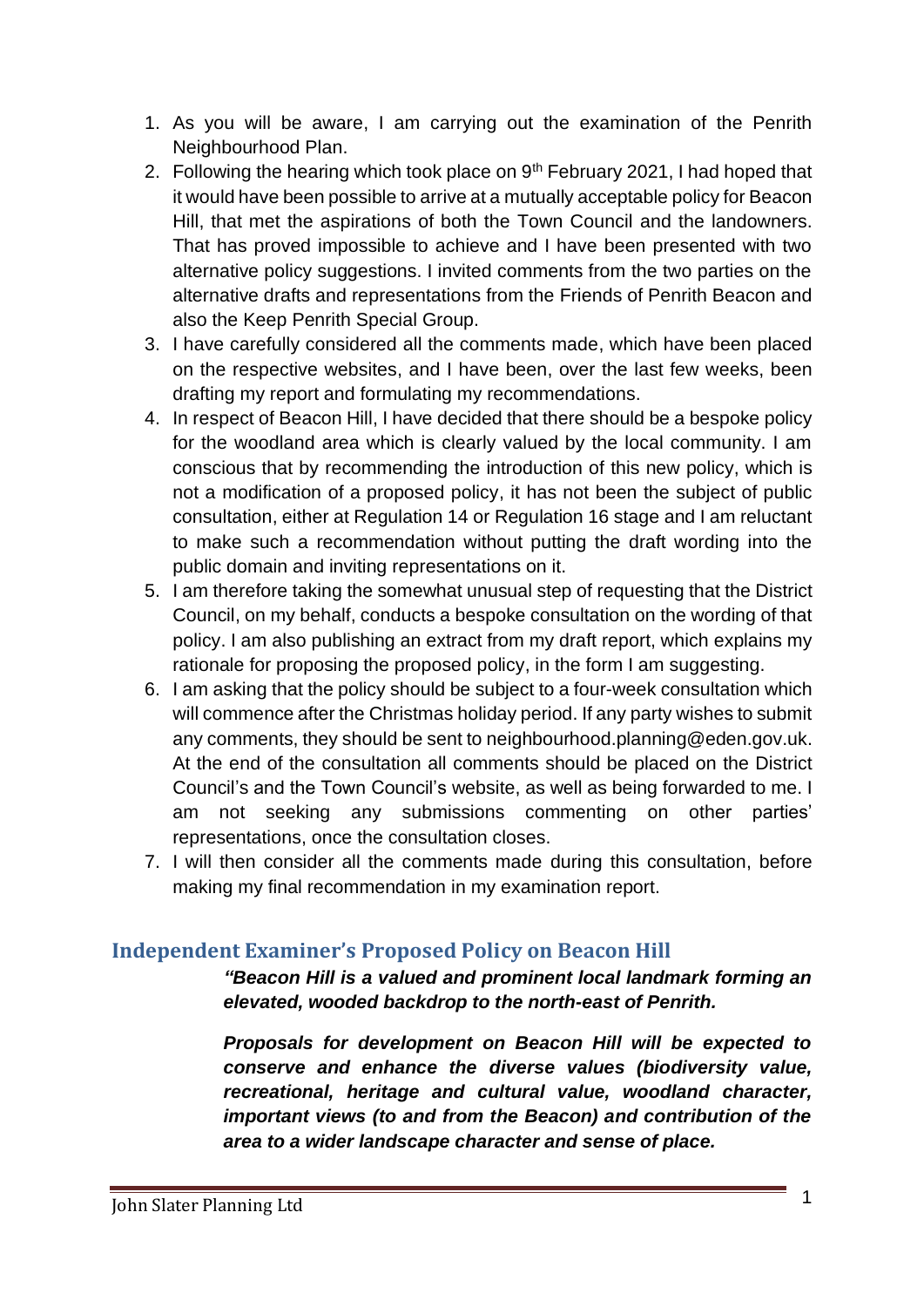*Small scale tourism development will be supported, comprising the siting of no more than 20 caravans, or accommodation pods, or chalets including warden's accommodation - which must be temporary structures covered by the Caravan Sites and Control of Development Act 1960 and not permanent buildings, subject to those facilities meeting the three criteria set out in Eden Local Plan, Policy EC4 and only if accompanied by proposals to provide wider public access to Beacon Hill and which enhances its informal recreation facilities, including:*

- *the construction of narrow well screened permeable footpaths, including a permeable path suitable for disabled access to the top of the Beacon from the south eastern end of the site adjacent to the Roundthorn Hotel;*
- *the erection of interpretation boards to provide information for walkers and other users;*
- *the erection of a suitable open sided structure suitably screened that could be used as a forest school area by local schools and community groups;*
- *the development of a forest art or sculpture trail;*
- *the construction of narrow well screened permeable tracks suitable for cycling that are separate from footpaths; and*
- *the construction of a small suitably screened off road parking area at the southern end of the site"*

## **Extract from the Independent Examiner's Draft Report**

95."*Under this heading, I now wish to discuss the position with regard to Beacon Fell which was proposed to be designated as local green space by the submitted neighbourhood plan. That designation been the subject of an objection made at Regulation 16 stage, on behalf of the landowner, the Lowther Trust. The policy sought to designate the part of forest, which forms the backdrop to Penrith, as local green space. The landowners argued that the policy would be more restrictive than would be otherwise agreed by Eden Local Plan Local Plan Policy EC4, in that it would frustrate the landowner's aspirations to undertake small-scale tourism development. They also pointed out that the proposed designation did not meet one of the required criteria for the designation for local green space, as set out in the NPPF, in that, at 40 ha., the woodland constituted an extensive tract of land. I agree that the designation of the whole woodland, on the south western face of the hillside, which essentially forms the eastern flank of the town, is well within the scope of being an extensive tract of land. I would not have been able to recommend it met the Secretary of State criteria for being a local green space. However, I do recognise that it is valued and important resource to the town of Penrith.*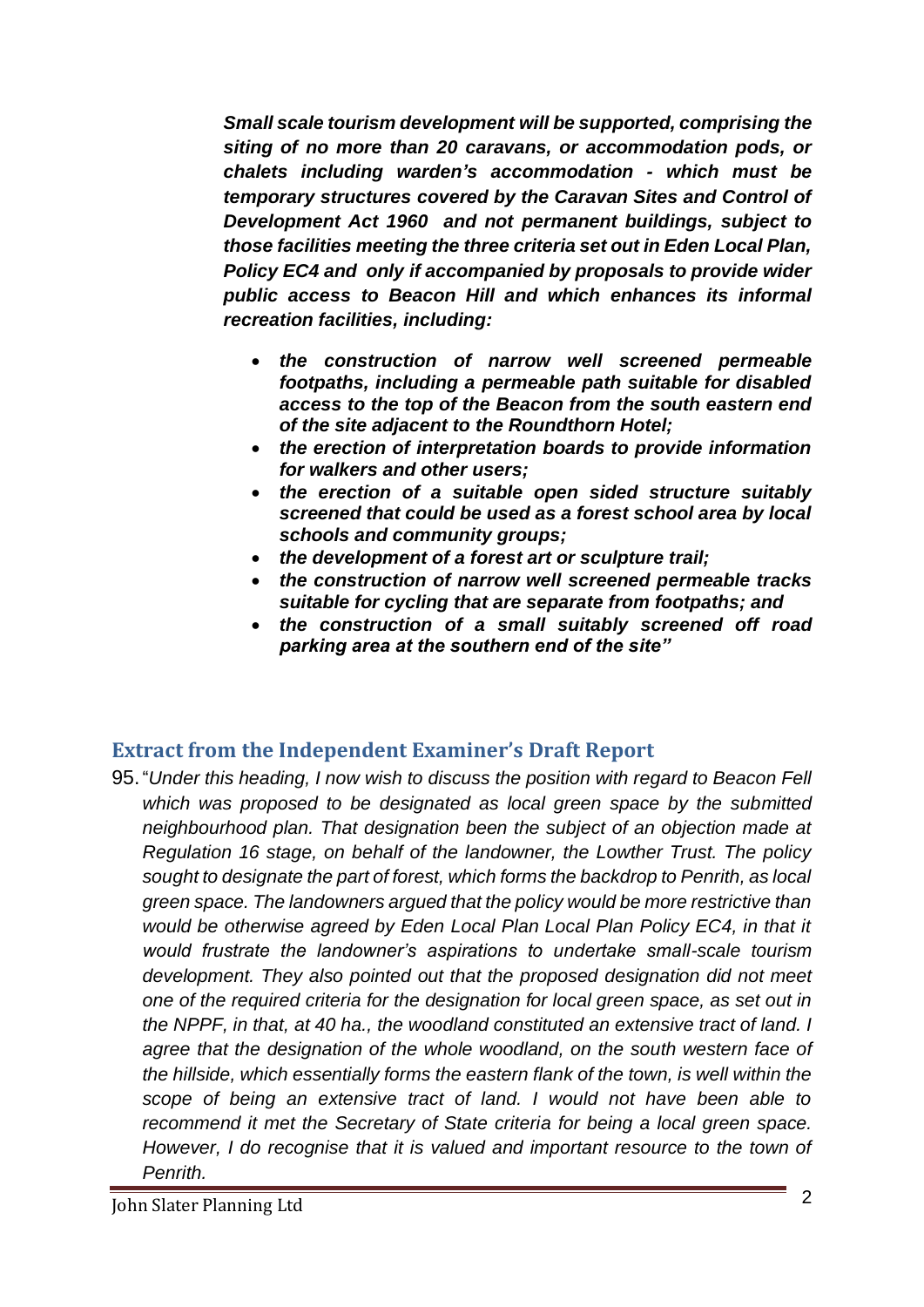- 96.*During the hearing itself, I sensed that there could be scope for an accommodation of the Town Council's desire to protect the forest area, particularly for its landscape value. I heard that currently its recreational value is limited due to their only being restricted public access via a permissive path into the forest. It appeared, during the debate, that there was scope for meaningful discussions to take place between the two parties which could allow some of the Councils aspirations for greater access and enhanced recreational uses, whilst allowing some limited tourism related uses.*
- 97.*I therefore suggested that rather than pursue the local green space designation which was doomed to fail, there was scope for further discussions on the possibility to allow development of a bespoke policy for Beacon Hill , which could protect the special character of the forest which is clearly valued by the residents but which would not prevent development, which currently meets policy requirements.*
- 98.*Following the issuing of my Post Hearing Note, I learnt that discussions had taken place between the landowners and Penrith Town Council, but rather than the topic being approached in a collaborative basis to achieve mutually acceptable outcomes, it is clear that the respective positions had become entrenched.*
- 99. *The Lowther Trust put forward a proposal which would have retained the western part of the proposed local green space, which would still have an area of 33.06 ha and the separate identification of an eastern part based on an arbitrary line through the woodland, showing a protected open space area with an area of 9.59 ha. The landowners suggested a new policy, which included reference to the provision for small-scale tourism development, as defined by Eden Local Plan Policy EC4. They argue that the national planning policy framework for managing development in areas designated as local green space is that the development should be consistent with policies for managing development in the Green Belt. That raised the question, in my mind, as to whether the landowners wish to site tourist pods and lodges, falls within the scope of paragraph 149 b) of the Framework which refers to the "provision of appropriate facilities for… outdoor recreation", and whether the siting of these units would preserve the openness of the land.*
- 100.*The landowners argue that their proposals will be in accordance with Local Plan Policy EC4 which refers to temporary accommodation (caravans, camping and chalet sites), where it meets the three criteria, including that the development is capable being of removed, without damage or material changes to the land on which it was sited and the units are screened by existing topography and vegetation. Therefore, the question of policy compliance with Policy EC4 depends on whether those pods are to be treated as temporary structures rather than as permanent buildings.*
- 101.*In my experience it is normal practice that these types of structure, which can be delivered on a lorry and assembled on site, are accepted as a change of use of land, rather than constituting operational development. They are not usually treated as permanent structures, such as the building of new holiday cottages as set out in an earlier section of Policy EC4. They tend to be covered by the*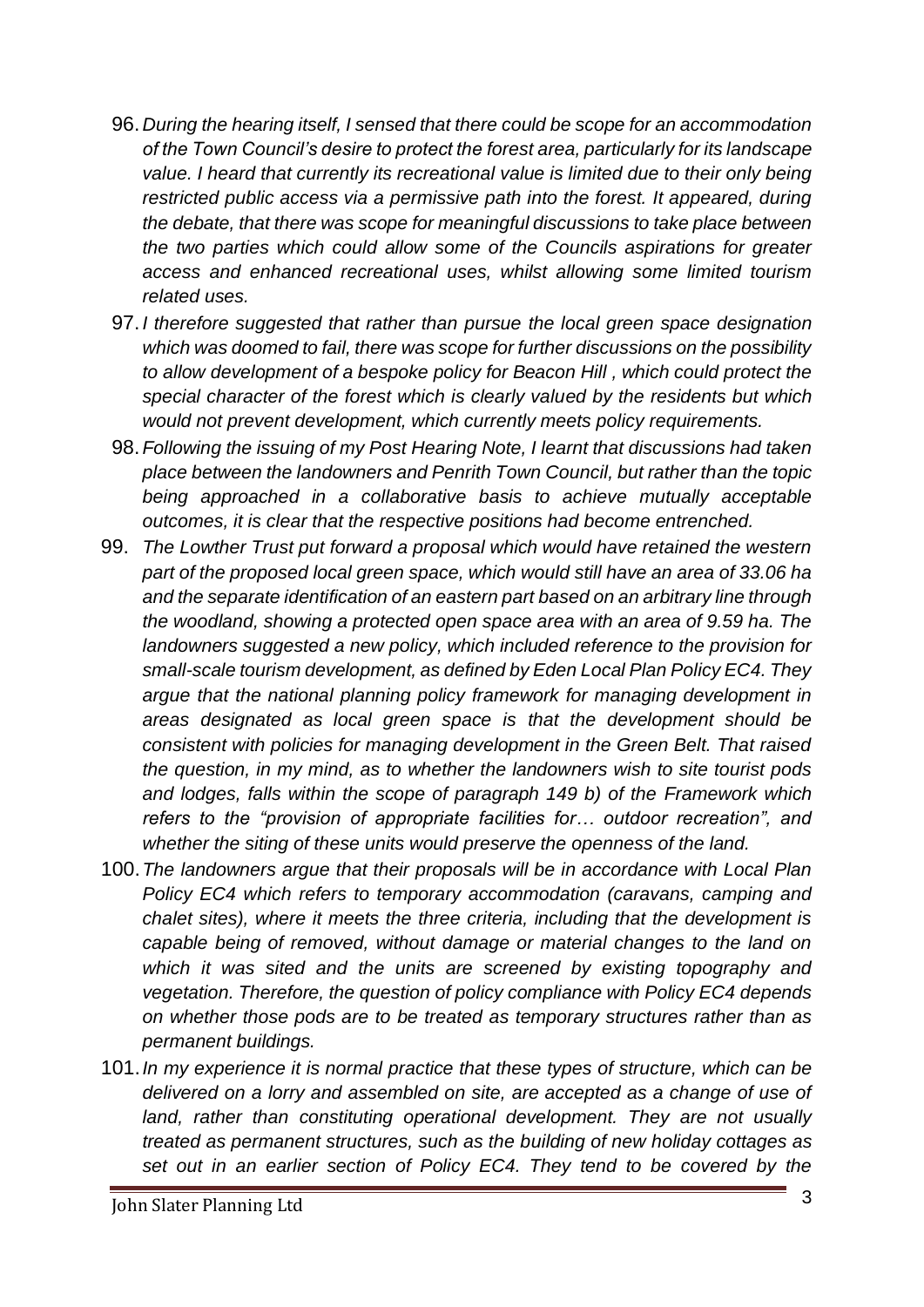*provisions of the Caravan Sites and Control of Development Act 1960 and any services required to comply with a site license are normally classed as permitted development under Part 5 of Schedule 2 of the General Permitted Development order 2015.*

- 102.*The Town Council's version of the proposed policy would only allow the provision of footpaths, interpretation boards, the construction of an open sided structure capable for being used, for example, by a Forest School, a forest art or sculpture trail, cycle paths and a small parking area. It goes on to say explicitly that the policy should prevent "development proposals that would provide accommodation for overnight stays (e.g. chalets, pods or camping)". However, that would mean that the policy would not be in accordance with the strategic local plan policy, Policy EC4 which explicitly allows such facilities subject to the policy's three criteria and which would bring additional economic benefits to the town by providing additional tourist accommodation, close to the town's facilities and services. To explicitly rule out such uses would bring into question whether the policy would meet the basic condition of being in general conformity with strategic planning policy and indeed whether it would be likely to lead to less development being permitted than that allowed by the local plan.*
- 103.*My conclusion on this matter, is that the retention of the remaining 33 ha of the woodland as local green space would still fail the NPPF test, as it would still be an extensive tract of land, and therefore should not be designated as a local green space. I also feel that the dividing line between the proposed protected open space and the local green space, is, as is accepted by all parties, somewhat arbitrary, but I do know that it is limited to the area where the landowner has commercial aspirations. In my opinion I believe that the policy should cover the whole of Beacon Hill.*
- 104.*During the post hearing period, I had invited comments from the interested parties on the alternative policies being put forward for my consideration and I received comments from the landowners, the Town Council, Keep Penrith Special and the Friends of Penrith Beacon. I have carefully considered all the responses and indeed, I noted the nuanced differences between the positions taken by the 2 local organisations and the Town Council.*
- 105.*In my Further Comments of the Independent Examiner, I asked specific questions of the Town Council and the landowners. I asked the Town Council what it believes would be the material harm to the Beacon of allowing small tourist related accommodation. It referred to what it described as the loss of openness, and the impact on landscape, wildlife, noise, traffic and the introduction of activities of a domestic nature e.g. hot tubs, barbeques, washing lines and play equipment as well as light pollution.*
- 106.*I sought further information from the landowners as to what their commercial aspirations were for the Beacon. They provided me with a masterplan showing the siting of about 40 lodges ("caravans clad to assimilate with the existing surroundings") to be developed in two phases of 20 units, served off an existing*